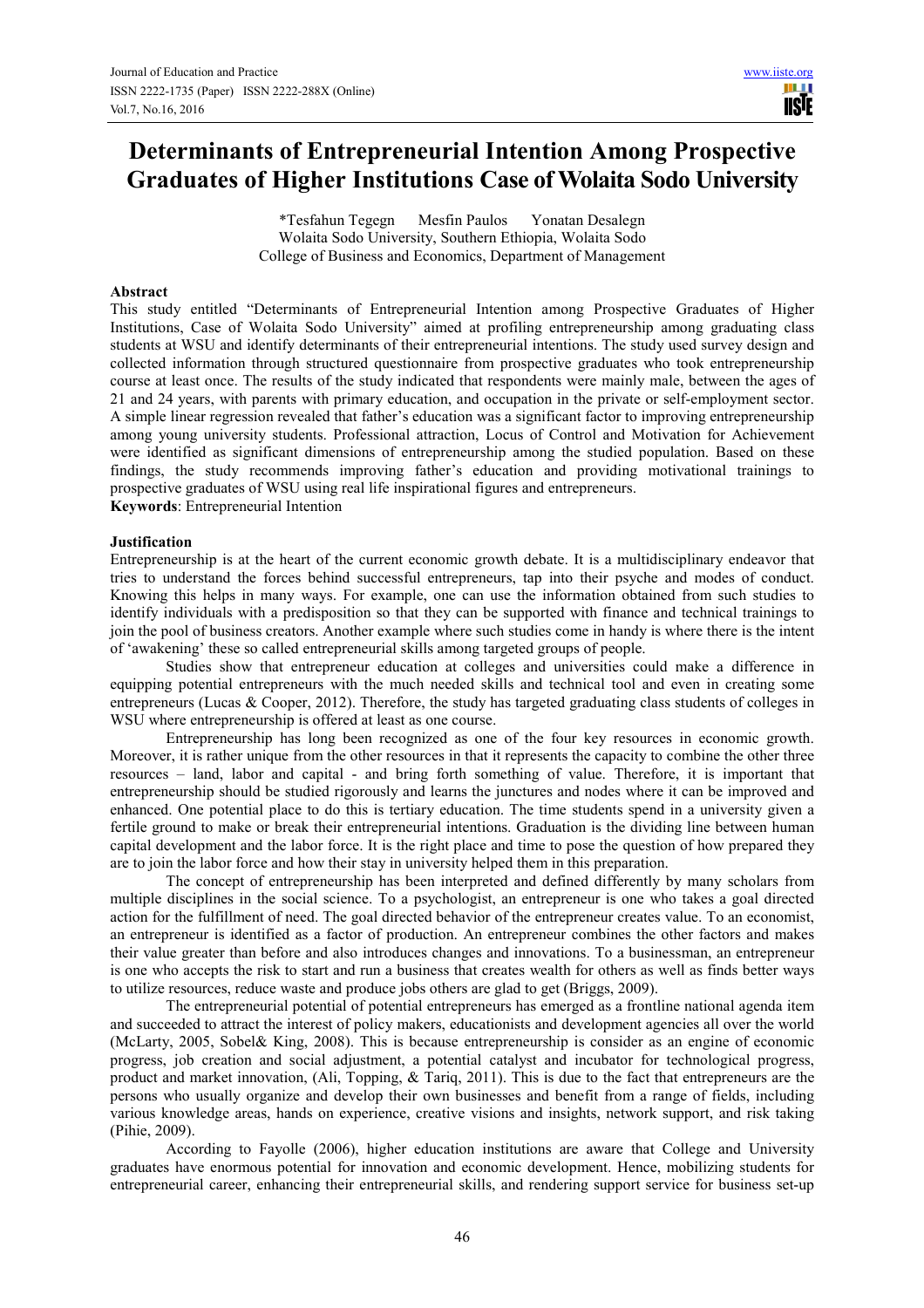are essential and new duty for higher education institutions.

In developing countries, like Ethiopia, the primary bottleneck to economic growth is often not so much a shortage of capital, labor or land, rather it is shortage of dynamic entrepreneurs who can integrate these resources together and market in the market (UNDP, 2007).

Now day's Ethiopian higher education institutions are producing skilled human power that could contribute to the development of the economy. The number of students graduating from these institutions and joining to the labor market is increasingly exceeding from labor demand that the economy can absorb (labor supply is greater than labor demand). This in turn increases the unemployment rate and its associated evils. This is mainly because those work forces want to be employed than being an entrepreneur. In Ethiopia Entrepreneurship has been considered as a solution to the ever growing unemployment problem and a drive for Economic growth. In addition, entrepreneurship is also considered as an engine to achieve the five year growth and transformation plan which aims at transforming the economy from agriculture to industry.

To augment interest in entrepreneurship the Ethiopian government is widely preaching the philosophy of "creating employers instead of employees" among Ethiopians given that new ventures contribute significantly to the gross domestic product and new job creations. But in reality, it is difficult to say that government's objective of creating employers than employee has achieved. Possible reason for this is lack of knowledge regarding factors that actually affect entrepreneurial intention. And this leads to misuse of scares resources in attempt to promote entrepreneurship. In order to promote entrepreneurship, knowing factors that affect entrepreneurial intention is crucial so as to direct resources towards those variables.

### **Objectives**

- To identify variables that affect entrepreneurial intention
- To measure to what extent each variable affects entrepreneurial intention
- To profile entrepreneurial intention of prospective graduates in the study area

#### **Methodology**

The study used a survey research design. In order to achieve objective of the study, primary data was collected through structured questionnaire from prospective graduates of Wolaita Sodo University. The following variables were identified as entrepreneurial intention *Demographic Variables (DEM)*, *Education and Experience (EXP)*, *Entrepreneurial Knowledge (EK)*, *Professional Attraction (PA) Social Valuation (SV) Entrepreneurship Education (EE) and*

*Entrepreneurial Capacity (EC)* 

## **Sampling**

The study picked as its population all graduating class students of WSU that take entrepreneurship as a course at least once in their duration. The research team followed a systematic sampling technique with stratification.

Target population of this study was prospective graduate students of higher education institution of both private and public institutions found in Wolaita zone. To determine the sample size we used Yamane's (1973) sample selection formula. According to Yamane, for any sample, given the estimated population proportion of 0.5 and 95% confidence level Out of a total population of 867 students, a final sample size of 200 is calculated. Regarding the sampling technique, the study employee proportional sampling was used to determine the number of samples allotted to each department.

The data were collected from within WSU in a period of four weeks. Questionnaires were administered using class representatives and a close supervision was done by researchers on the process of questionnaire distribution, filling and collection.

Quality control of collected data was done both at the point of data collection and while data and at office level. Researchers checked for consistency and completeness of the responses. Entered data was checked further for consistency using skip rules and count rules.

Both descriptive and inferential analyses were utilized to analyze the data. Descriptive statistics like mean, standard deviation, frequency and percentage were employed to present the collected data in a meaningful and summarized form. Tables and different types of graphs will also be used to depict descriptive analysis.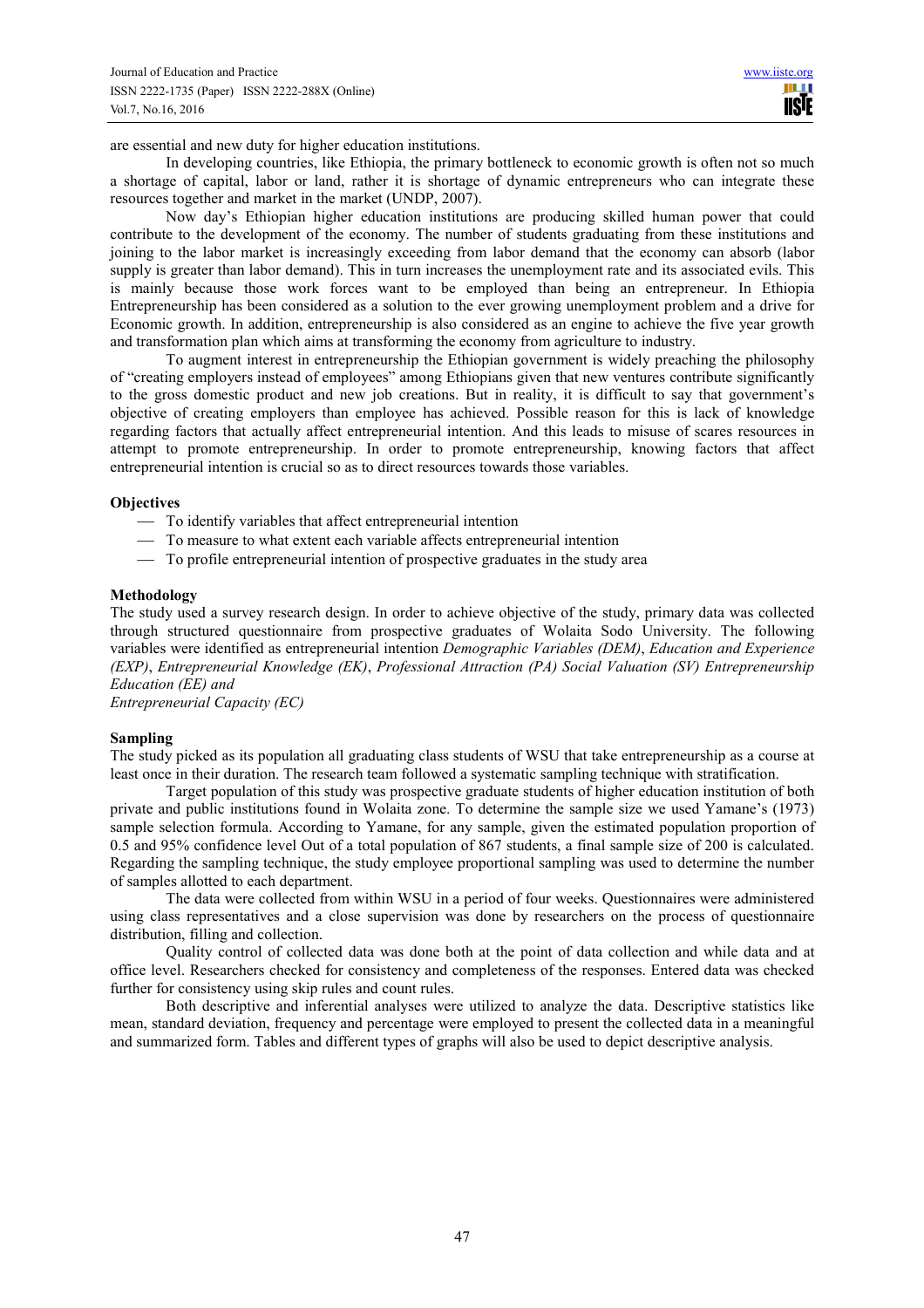### **Results and Discussion Profiling Entrepreneurial Intentions of Graduate Students of WSU Demographic characteristics of respondents Table 1: Gender of surveyed respondents**

| .                                           |               |         |
|---------------------------------------------|---------------|---------|
| sex                                         | Frea.         | Percent |
| male                                        | 153           | 80.53   |
| female                                      | $\gamma$<br>ັ | 19.47   |
| <b>Total</b>                                | 190           | 100     |
| and the contract of the con-<br>.<br>$\sim$ |               |         |

Source: Own calculations

Around 80 percent of the respondents were male students as table 1 indicates.

# **Table 2: Age of surveyed respondents age Freq.** Percent **Freq.** Percent **Freq.** Percent **20** 10 5.81 **21 22 12.79 22** 47 27.33 **23** 40 23.26 **24** 38 22.09 **25** 11 6.4 **26** 1 0.58 **27** 1 0.58 **31** 1 0.58 **36** 1 0.58 **Total** 172 100

Source: Own calculations

According to Table 2, the majority of the respondents were between the ages of 21 and 24. This is the expected age for university students at graduating year of a three or four year undergraduate degree program.

# **Table 3: Educational attainment of respondent's father and mother**

|                               | father education |         | mother education |         |
|-------------------------------|------------------|---------|------------------|---------|
| <b>Educational attainment</b> | Freq.            | Percent | Freq.            | Percent |
| <b>Primary</b>                | 93               | 50.27   | 26               | 57.78   |
| Secondary                     | 45               | 24.32   | 14               | 31.11   |
| <b>Vocational</b>             | 21               | 11.35   |                  | 4.44    |
| <b>University degree</b>      | 24               | 12.97   |                  | 6.67    |
| <b>Illiterate</b>             |                  | 1.08    |                  |         |
| <b>Total</b>                  | 185              | 100     | 45               | 100     |

Source: Own calculations

Of the total responses obtained the level of education of over half of mothers and fathers achieved a primary level of education. It will be interesting to see if the education past primary level of a parent could have any significant impact of the entrepreneurial intention of surveyed students.

### **Table 4: Occupation of respondent's father and mother**

| Occupation                    | father occupation<br>mother occupation |         |       |         |
|-------------------------------|----------------------------------------|---------|-------|---------|
|                               | Freq.                                  | Percent | Freq. | Percent |
| Private sector employee       |                                        | 34.05   | 38    | 21.11   |
| <b>Public sector employee</b> | 35                                     | 18.92   | 21    | 11.67   |
| Self-employed or entrepreneur | 53                                     | 28.65   | 72    | 40      |
| <b>Retired</b>                |                                        | 5.95    |       | 2.22    |
| Unemployed                    |                                        | 3.78    | 18    |         |
| Other                         | 16                                     | 8.65    | 27    |         |
| <b>Total</b>                  | 185                                    | 100     | 180   | 100     |

Source: Own calculations

Again, Table 4 shows that the dominating type of occupation is private sector, either private sector employment or self-employment.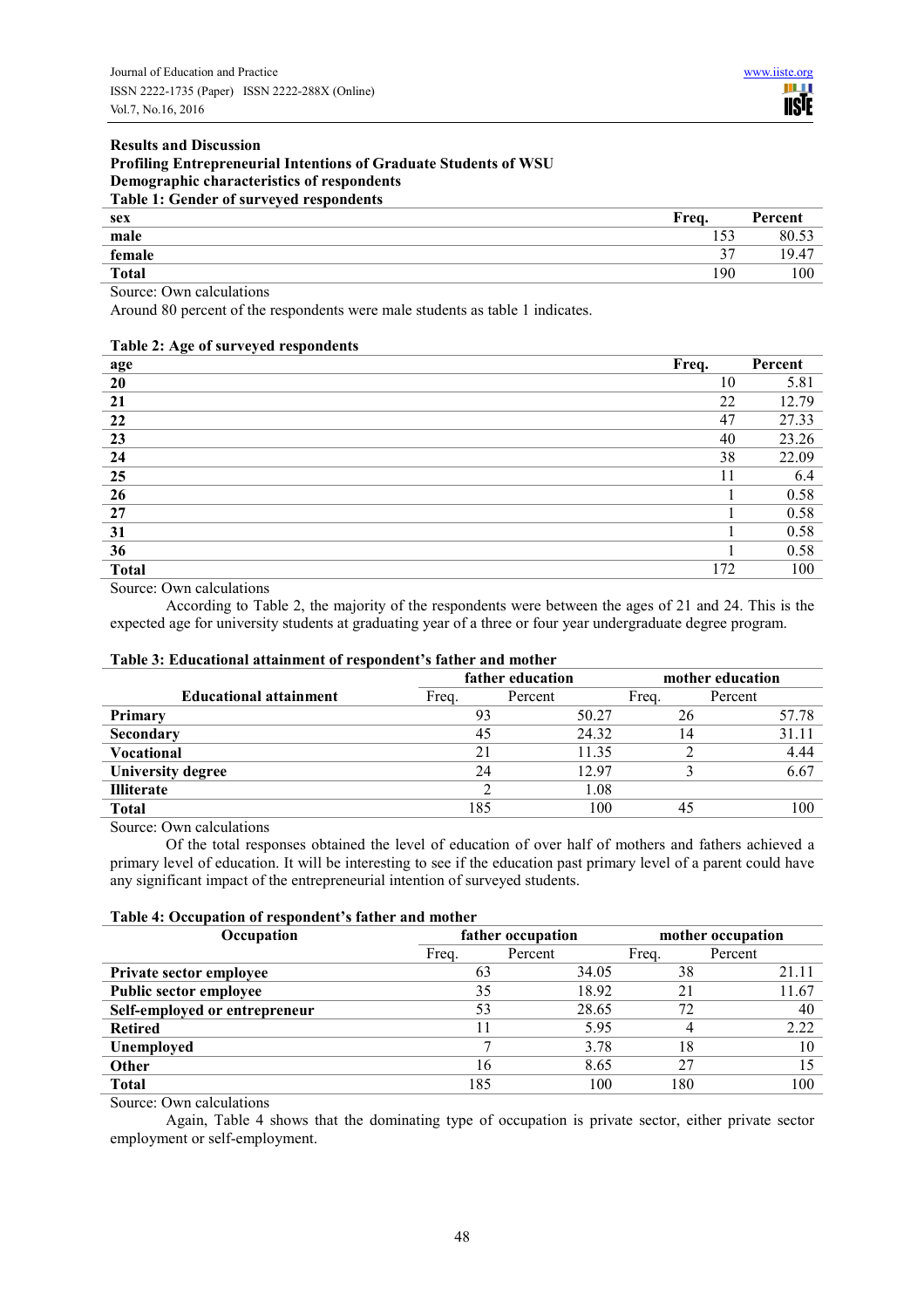### **Respondent's previous education in Entrepreneurship**

According to Table 4.8, very few of respondents have previous experience in businesses and even that is of short period type. **Table 5: Length of business experience of respondents** 

| THOSE OF DESIGNATOR WORKEDS SHOWERS OF LESS STREETING<br>If you had that experience, for how long was it (in years) |    | Freq. | Percent |
|---------------------------------------------------------------------------------------------------------------------|----|-------|---------|
|                                                                                                                     |    |       | 52.38   |
|                                                                                                                     |    |       | 9.52    |
|                                                                                                                     |    |       | 9.52    |
|                                                                                                                     |    |       | 9.52    |
|                                                                                                                     |    |       | 9.52    |
|                                                                                                                     |    |       | 4.76    |
|                                                                                                                     | 14 |       | 4.76    |
| <b>Total</b>                                                                                                        |    |       | 100     |

# Source: Own calculations

Table 5 gives the profile of respondents in terms of entrepreneurship courses. A good number (over eighty five percent) of respondents have taken at least one course. Again a good number (94 percent) of those who took the course have been able to develop a business plan, and how to create a business plan.

### **Entrepreneurial dimensions**

The study explored the entrepreneurial dimensions of respondents as well. Ten different dimensions were explored using multiple questions ranked by five levels of agreeableness 1 being strongly disagree and 5 being strongly agree. **Table 6: Entrepreneurial dimensions of respondents** 

| <b>Dimension</b>               | <b>Response rate</b> | <b>Average Value</b> | sd       |
|--------------------------------|----------------------|----------------------|----------|
| (A) Professional Attraction    |                      |                      |          |
| <b>Salaried work</b>           | 185                  | 2.686486             | 1.318382 |
| liberal profession             | 180                  | 2.861111             | 1.180682 |
| Entrepreneur                   | 189                  | 3.042328             | 1.48335  |
| (B) Perceived social Valuation |                      |                      |          |
| 4                              | 188                  | 3.031915             | 1.34802  |
| 5                              | 188                  | 3.037234             | 1.263937 |
| 6                              | 187                  | 2.962567             | 1.188516 |
| $\overline{7}$                 | 189                  | 2.846561             | 1.221593 |
| 8                              | 189                  | 2.730159             | 1.2574   |
| 9                              | 190                  | 2.773684             | 1.21121  |
| $\overline{10}$                | 191                  | 2.900524             | 1.216358 |
| 11                             | 189                  | 2.883598             | 1.33177  |
| 12                             | 188                  | 3.010638             | 1.232316 |
| $\overline{13}$                | 188                  | 3.058511             | 1.28412  |
| 14                             | 188                  | 2.994681             | 1.423625 |
| (C) Entrepreneurial capacity   |                      |                      |          |
| 15                             | 192                  | 2.932292             | 1.376922 |
| 16                             | 192                  | 3.135417             | 1.295338 |
| 17                             | 191                  | 3.073298             | 1.362996 |
| 18                             | 188                  | 3.085106             | 1.373232 |
| 19                             | 192                  | 3.166667             | 1.343331 |
| 20                             | 190                  | 3.115789             | 1.359763 |
| 21                             | 188                  | 3.079787             | 1.410054 |
| 22                             | 190                  | 3.1                  | 1.278847 |
| 23                             | 189                  | 3.089947             | 1.347715 |
| 24                             | 190                  | 3.015789             | 1.323281 |
| 25                             | 190                  | 3.173684             | 1.307828 |
| 26                             | 188                  | 3.111702             | 1.317619 |
| 27                             | 190                  | 3.078947             | 1.190384 |
| (D) Locus of control           |                      |                      |          |
| 28                             | 187                  | 2.754011             | 1.279878 |
| 29                             | 187                  | 2.903743             | 1.047956 |
| 30                             | 190                  | 2.778947             | 1.231672 |
| 31                             | 187                  | 3.026738             | 1.333736 |
| 32                             | 190                  | 3.057895             | 1.353739 |
| (E) Desire to change           |                      |                      |          |

49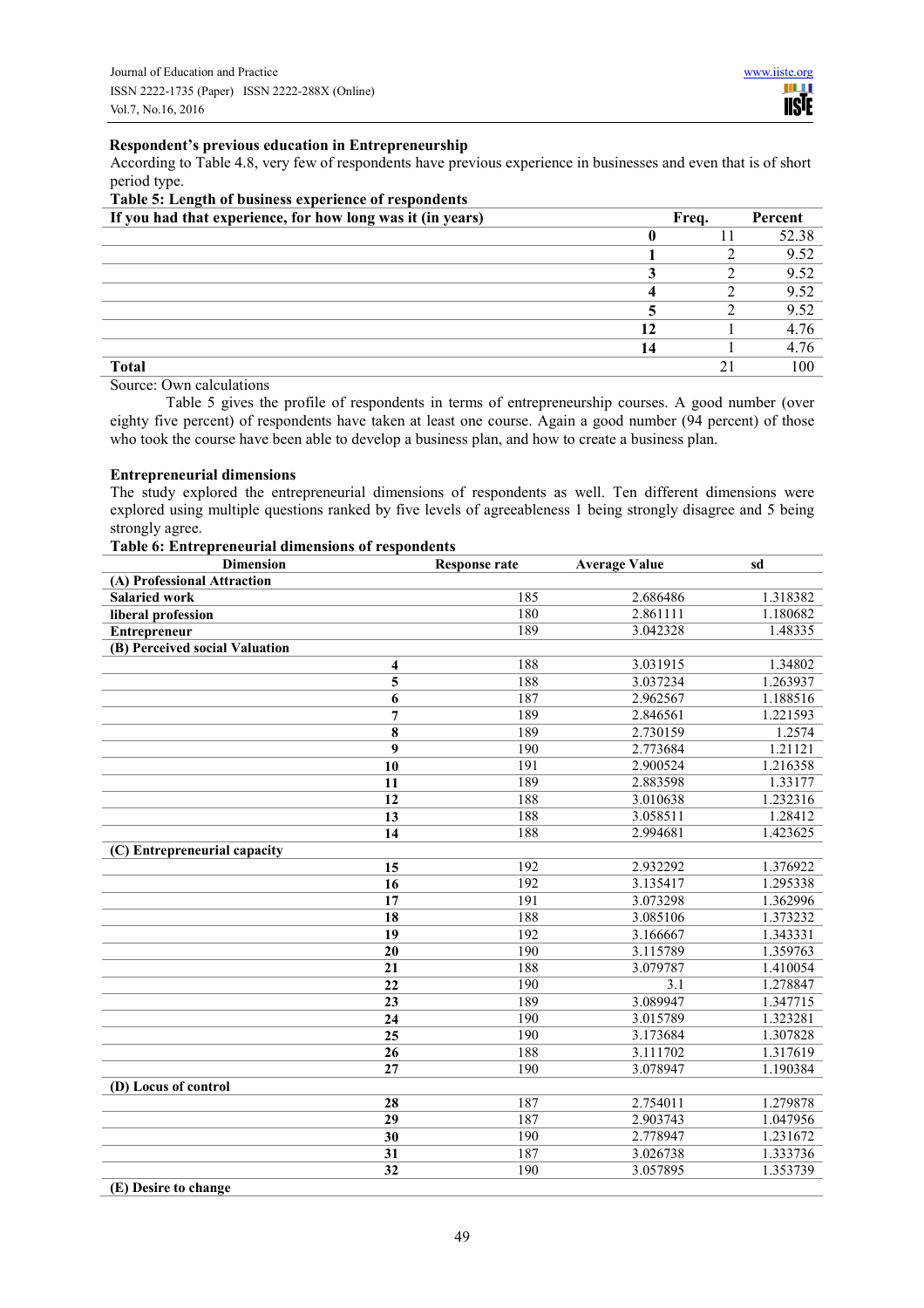### Journal of Education and Practice www.iiste.org ISSN 2222-1735 (Paper) ISSN 2222-288X (Online) Vol.7, No.16, 2016

|                                | 33 | 191 | 3.120419 | 1.357688 |
|--------------------------------|----|-----|----------|----------|
|                                | 34 | 191 | 3.020942 | 1.321714 |
|                                | 35 | 190 | 3.010526 | 1.272374 |
|                                | 36 | 192 | 2.895833 | 1.345764 |
| (F) Competitiveness            |    |     |          |          |
|                                | 37 | 192 | 3.145833 | 1.538199 |
|                                | 38 | 191 | 3.209424 | 1.43934  |
|                                | 39 | 188 | 3.287234 | 1.470729 |
|                                | 40 | 189 | 3.216931 | 1.317044 |
|                                | 41 | 191 | 3.282723 | 1.48454  |
| (G) Valuation of money         |    |     |          |          |
|                                | 42 | 191 | 3.089005 | 1.360122 |
|                                | 43 | 188 | 3.005319 | 1.346405 |
|                                | 44 | 188 | 3.335106 | 1.266365 |
|                                | 45 | 185 | 3.243243 | 1.184258 |
|                                | 46 | 188 | 3.138298 | 1.198047 |
| (H) Motivation for achievement |    |     |          |          |
|                                | 47 | 189 | 3.132275 | 1.308103 |
|                                | 48 | 187 | 3.15508  | 1.308579 |
|                                | 49 | 191 | 3.198953 | 1.350321 |
|                                | 50 | 187 | 3.208556 | 1.284453 |
| (I) Autonomy                   |    |     |          |          |
|                                | 51 | 185 | 3.183784 | 1.301653 |
|                                | 52 | 179 | 3.005587 | 1.278593 |
|                                | 53 | 190 | 3.184211 | 1.350196 |
|                                | 54 | 187 | 2.935829 | 1.350488 |
| (J) Entrepreneurial intention  |    |     |          |          |
|                                | 55 | 191 | 3.366492 | 1.606476 |
|                                | 56 | 190 | 3.257895 | 1.501962 |
|                                | 57 | 190 | 3.284211 | 1.509498 |
|                                | 58 | 190 | 3.252632 | 1.576738 |
|                                | 59 | 190 | 3.221053 | 1.557905 |

Source: Own calculation

Table 6 reveals that there is overall a marked variation in responses among students as depicted by the marked variation in the values of the standard deviations. The table also reveals that Entrepreneurial intention, Autonomy, Motivation for achievement, Valuation of money, Competitiveness, Desire to change, and Entrepreneurial capacity fair to be agreeable to. On the other hand, Professional Attraction, Perceived social Valuation, and Locus of control dimensions appear to be disagreeable among respondents.

### **Determinants of Entrepreneurship**

### **Demographic factors as determinants**

One of the objectives of this study is to identify the determinants of entrepreneurial intention of respondents. The literatures make it clear that demographic variables are among these determinants. So we ran a simple linear regression to determine the statistically significant determinants.

**Table 7: Demographic determinants of entrepreneurial intention**

| EI Score                          | Coef.       | Std. Err. | P > t |
|-----------------------------------|-------------|-----------|-------|
| <b>Sex</b>                        | .4745336    | .3057117  | 0.123 |
| Age                               | $-.0466782$ | .063969   | 0.467 |
| Religion                          | .0096884    | .1087811  | 0.929 |
| <b>Father education level</b>     | .1311817    | .1064562  | 0.220 |
| <b>Mother education level</b>     | $-1428352$  | .1073246  | 0.185 |
| <b>Father's occupation</b>        | .2364695    | .0901394  | 0.010 |
| Mother's occupation               | .014691     | .0804356  | 0.855 |
| Previous business experience      | $-4748745$  | .3471303  | 0.174 |
| Taken the course entrepreneurship | .4092822    | .4255567  | 0.338 |
| cons                              | 4.429802    | 1.471817  | 0.003 |

Source: Own calculation

According to Table 7, autonomous factors, represented by the constant stand out as the statistically significant determinant of entrepreneurial intention. Another important demographic factor that returned as a significant determinant of EI is father's education. It determined EI positively meaning higher level of education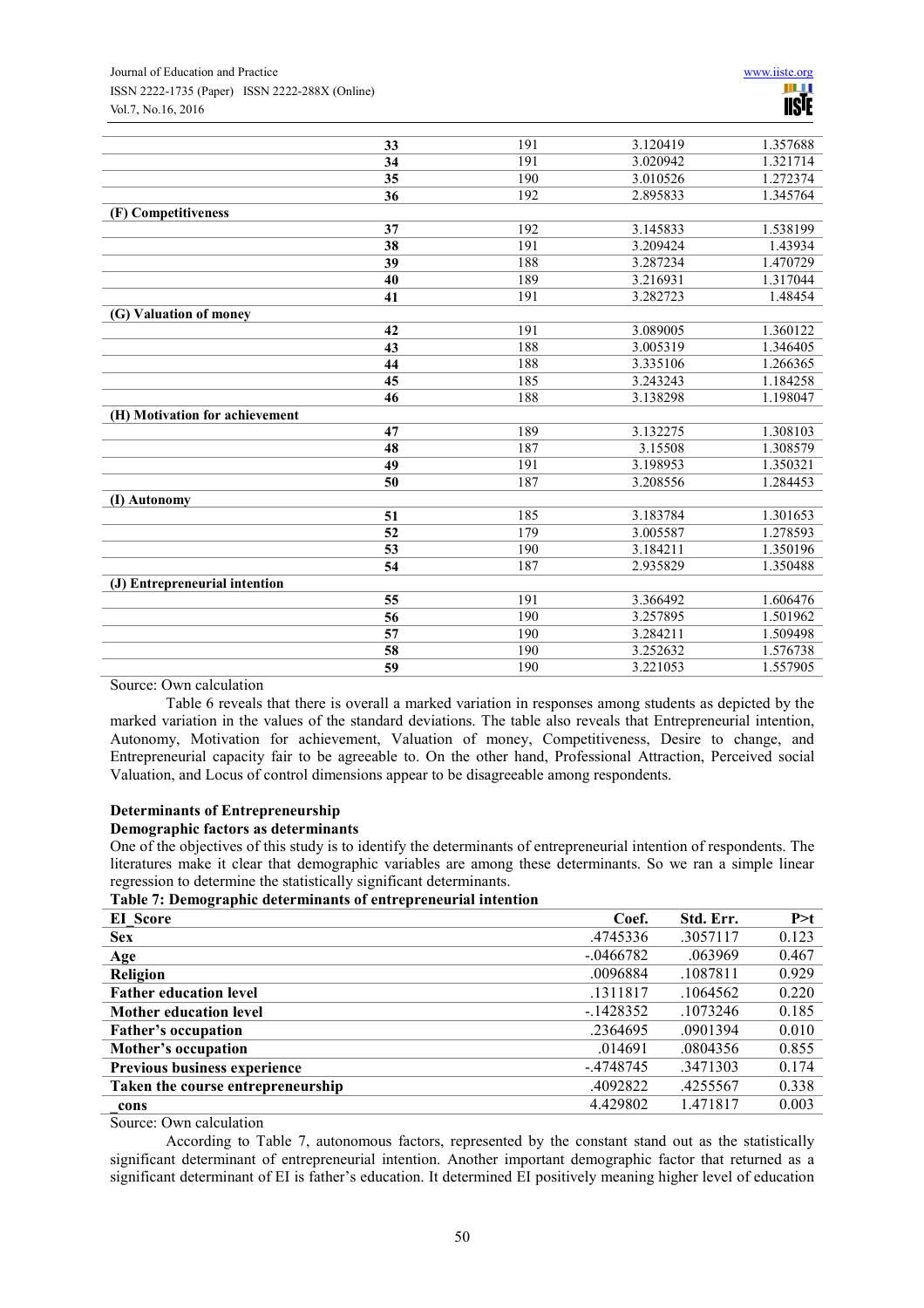of the father associated with higher EI of a student.

### **Entrepreneurship dimensions as determinants**

We have also tried to identify the significance of entrepreneurship dimensions. Dimension indices were constructed using the average of the responses to statements constituting the given dimension. Using these indices, we ran a simple linear regression. The result is given in the table below.

### **Table 8: Entrepreneurship dimensions as determinants**

| EI Score         | Coef.       | Std. Err. | P > t |
|------------------|-------------|-----------|-------|
| <b>PA</b> Score  | .311858     | .0894617  | 0.001 |
| <b>PSV</b> Score | $-2102279$  | .1399033  | 0.136 |
| <b>EC</b> Score  | .229687     | .1179898  | 0.054 |
| LC Score         | .046214     | .1117605  | 0.680 |
| DtC Score        | .0757431    | .1056803  | 0.475 |
| Co Score         | .4546061    | .1033452  | 0.000 |
| <b>VM</b> Score  | $-.0175121$ | .0863306  | 0.840 |
| <b>MfA</b> Score | .3202057    | .1019417  | 0.002 |
| Au Score         | .0245992    | .096579   | 0.799 |
| cons             | $-.5889431$ | .264906   | 0.028 |

Source: Own calculation

According to Table 8, PA Score, Co Score and MfA Score come out as significant determinants of entrepreneurial intention at 5 percent level of significance. It is important to note that each of these coefficients have positive signs.

### **Conclusion and Recommendations**

**Conclusions** 

- Eighty percent of the respondents are male graduating class students of WSU
- And they fall within the expected age of 21 to 24 years of age
- Over half of the respondents' parents have a primary level of educational achievement
- Parents employment is dominated by private employment
- Very few of respondents have previous business experience and even that is limited to less than a year
- Results show that except for Professional Attraction, Perceived social Valuation, and Locus of control dimensions, respondents appear to have an above average score on entrepreneurial dimensions
- Among the demographic variables, father's education was found to be a statistically significant determinant demographic variable of entrepreneurial intention (EI).
- Among the entrepreneurial dimensions, Professional Attraction, Locus of Control and Motivation for Achievement Score came out as significant determinants of entrepreneurial intention (EI).

### **Recommendations**

- Family education, particularly father's education should be focused on to improve the enterprising inclination of young university students
- Particular emphasis should be given to improving the professional attraction of young university students. Also any work that aims to improve the entrepreneurial intention of young university students should focus on improving their locus of control and achievement drive traits. Studies show that these components are improved, if at all, through inspirational and motivational trainings. Therefore, these young university students should be exposed to not only technical trainings in business making but also to real life figures that will have inspiring stories.

### **References**

- Abdullah, A., Annum, J., Msoshin, R., & Asma, H. (n.d.). entrepreneurial Intention among Business Students in Pakistan. *Journal of Business Systems, Governance and Ethics* , 13-21.
- Ajzen, I. (1991). Theory of planned behavior. Organizational Behavior and Human Decision Processes 50. 179- 211.
- Ali, A., Topping, K. J., & Tariq, R. H. (2011). Entrepreneurial Attitudes among Potential Entrepreneurs. *Pak. J. Commer. Soc. Sci.* , 12-46.
- Beugelsdijk, S., & Noorderhaven, N. (2004). Entrepreneurial attitude and economic growth: A cross section of 54 regions. *The Annals of Regional Science.* , 199-218.
- BIRD, B. (1988). Implementing Entrepreneurial Ideas: The Case foe Intention. *Academy of Management* , 442- 453.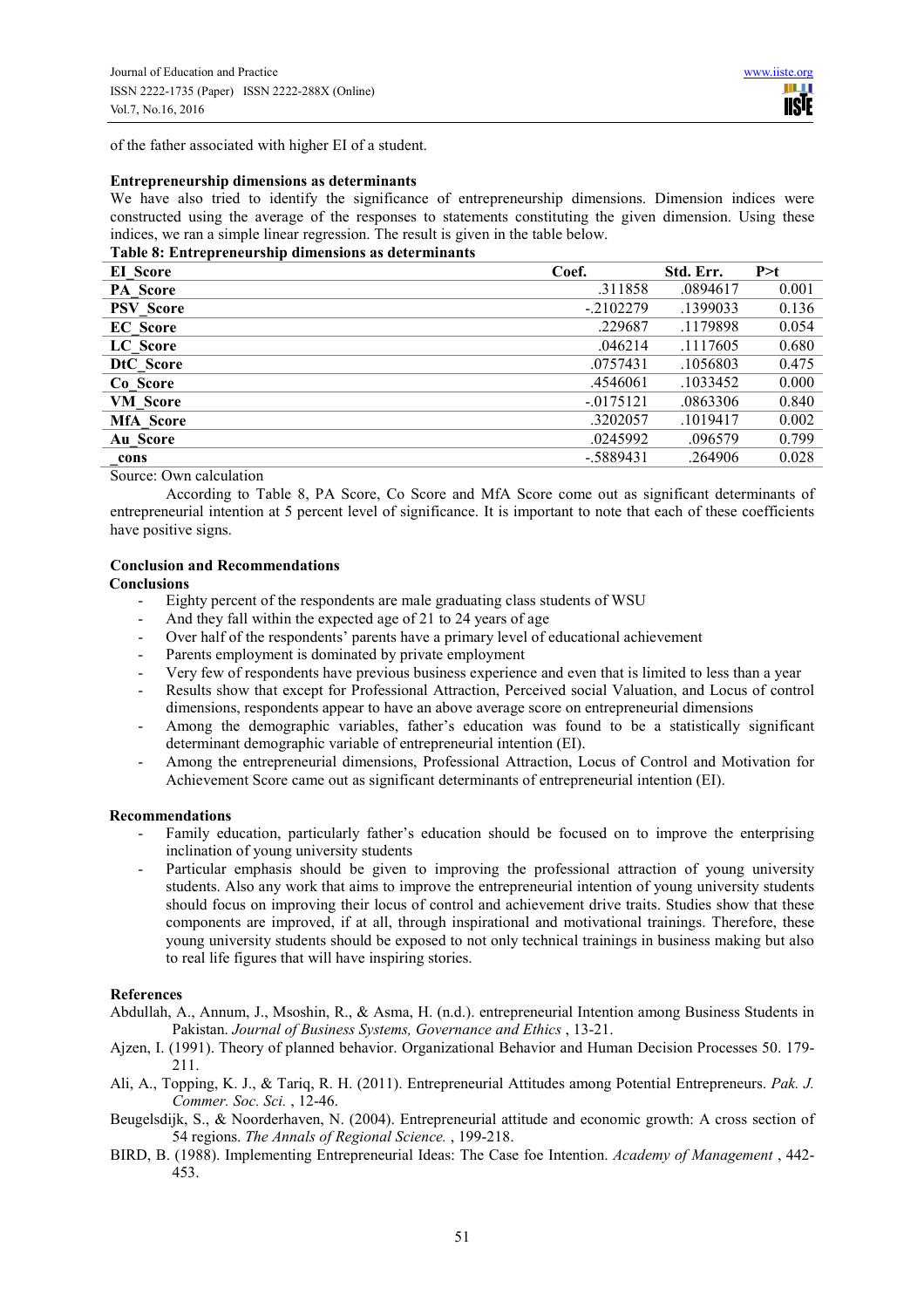- Briggs, R. (2009). Issues affecting Ugandan indigenous entrepreneurship in trade. *African Journal of Business Management* , 786-797.
- Chris, G., Carla, S. M., & Fernanda, N. (2008). Tracking student entrepreneurial potential: personal attributes and the propensity for business start-ups after graduation in a Portuguese university. *Problems and Perspectives in Management* , 45-53.
- Fayolle, A. a. ((2006).). Assessing the Impact of Entrepreneurship Education Programs: A New Methodology. *Journal of European Industrial Training vol. 30* .
- Gartner, W. (1989). Who is an entrepreneur? Is the wrong question:. *American Small Business Journal spring:* , spring:11-31.
- Ingrid, V., Roy, T., Jolanda, H., & Peter, v. d. (2010). Factors Influencing the Entrepreneurial Engagement of Opportunity and Necessity Entrepreneurs. 1-32.
- Mc Larty, R. (2005). The essentials of value chain implementation in small and medium sized enterprises. *Strategic Change* , 15-58.
- Pihie, L. (2009). Entrepreneurship as a Career Choice: An Analysis of Entrepreneurial Self-Efficacy and Intention University Students. *European Journal of Social Sciences* , 338-349.
- Segal, G., Borgia, D., & Schoenfeld, J. (2005). The motivation to become an entrepreneur. *International Journal of Entrepreneurial Behaviour and Research* , 42-57.
- Shapiro, A., & Sokol, L. (1982). The social dimensions of entrepreneurship. *Encyclopedia of entrepreneurship* , 72-89.
- Sobel, R., & King, K. (2008). Does school choice increase rate of youth entrepreneurship? . *Economics of Education Review* , 429-43.
- Tam, H. W. (2009). *How and to What Extent Does Entrepreneurship Education Make Students More Entrepreneurial? A California Case of the Technology Management Program*. Doctor of Philosophy Dissertation, University of California, Santa Barbara.
- Taramisi Sama-Ae. (2009*). An Examination On The Entrepreneurial Intention Among Thai Students At Universiti Utara Malaysia (UUM*). Unpublished Thesis, University Utara Malaysia.
- The problem with fresh grads. (2011). *The Star/Asia News Network*. Retrieved June 23, 2012, from http://mohr.gov.my/index.php?option=com\_content&view=article&id=2510% 3Athe-problem-withfresh-grads&catid=247%3Anews&Itemid=632&lang=en
- Timmons, J. (1994). New Venture Creation: A Guide to Entrepreneurship.
- Tong, X. F., Tong, D. Y. K., & Loy, L. C. (2011).Factor Influencing Entrepreneurial Intentions among University Students. *International Journal of Social Sciences and Humanity Studies, 3(1)*, 487-496.
- Trevelyan, R. (2009). Entrepreneurial attitudes and action in new venture development. *Entrepreneurship and Innovation, 10(1),* 21-32.
- *Unemployment, total (% of total labor force).* (2012). Retrieved June 23, 2012, from http://data.worldbank.org/indicator/SL.UEM.TOTL.ZS/countries/MY?display =default
- Vazquez, J. L., Naghiu, A., Gutierrez, P., Lanero, A., & Garcia, M. P. (2009). Entrepreneurial Potential in the University: Intentions and Attitudes towards New Venture Creation. *Bulletin UASVM Horticulture, 66(2)*, 507-512.
- Veciana, J. M., Aponte. M., & Urbano. D. (2005). University Students" AttitudesTowards Entrepreneruship: A Two Countries Comparison. *International Entrepreneurship and Management Journal, 1*, 165-182.
- Wang, C. K., & Wong, P. K. (2004). Entrepreneurial interest of university students in Singapore. *Technovation, 24,* 163–172.
- Wood, R. E., & Bandura, A. (1989). Impact of conceptions of ability on self-regulatory mechanisms and complex decision making. *Journal of Personality and Social Psychology, 56*, 407-415.
- Xavier, R., Ahmad Zaki, Dewi Amat Sapuan, Leilanie Mohd Nor, Mohar Yusof, Ainon Jauhariah, Mohd Hanif, Hanita Sarah Saad, & Saad, N. (2009). *The Global Entrepreneurship Monitor (GEM) Malaysian Report, 2009*. Retrieved June 23, 2012, from http://www.gemconsortium.org/docs/download/753
- Xavier, R., Noorseha Ayob, Leilanie Mohd Nor, & Mohar Yusof. (2010). *The Global Entrepreneurship Monitor (GEM) Malaysian Report 2010*. Retrieved June 23, 2012, from http://www.gemconsortium.org/docs/download/754
- Yordanova, D., & Tarrazon, Maria-Antonia. (2010). Gender Differences in Entrepreneurial Intentions: Evidence From Bulgaria. J*ournal of Developmental Entrepreneurship, 15(3),* 245-261.
- Zaidatol Akmaliah Lope Pihie. (2009). Entrepreneurship as a career choice : An analysis of entrepreneurial selfefficacy and intention of University students*. European Journal of Social Sciences, 9(2)*, 338-349.
- Zain, Z. M., Akram, A. M., & Ghani, E. K. (2010). Entrepreneurship Intentions Among Malaysian Business Students. *Canadian Social Science, 6(3)*, 34-44.
- Zali, M. R., Ebrahim, M., & Schøttc, T. (n.d.). Entrepreneurial Intention Promoted by Perceived Capabilities, Risk Propensity and Opportunity Awarenes: A Global Study. Retrieved August 1, 2012, from